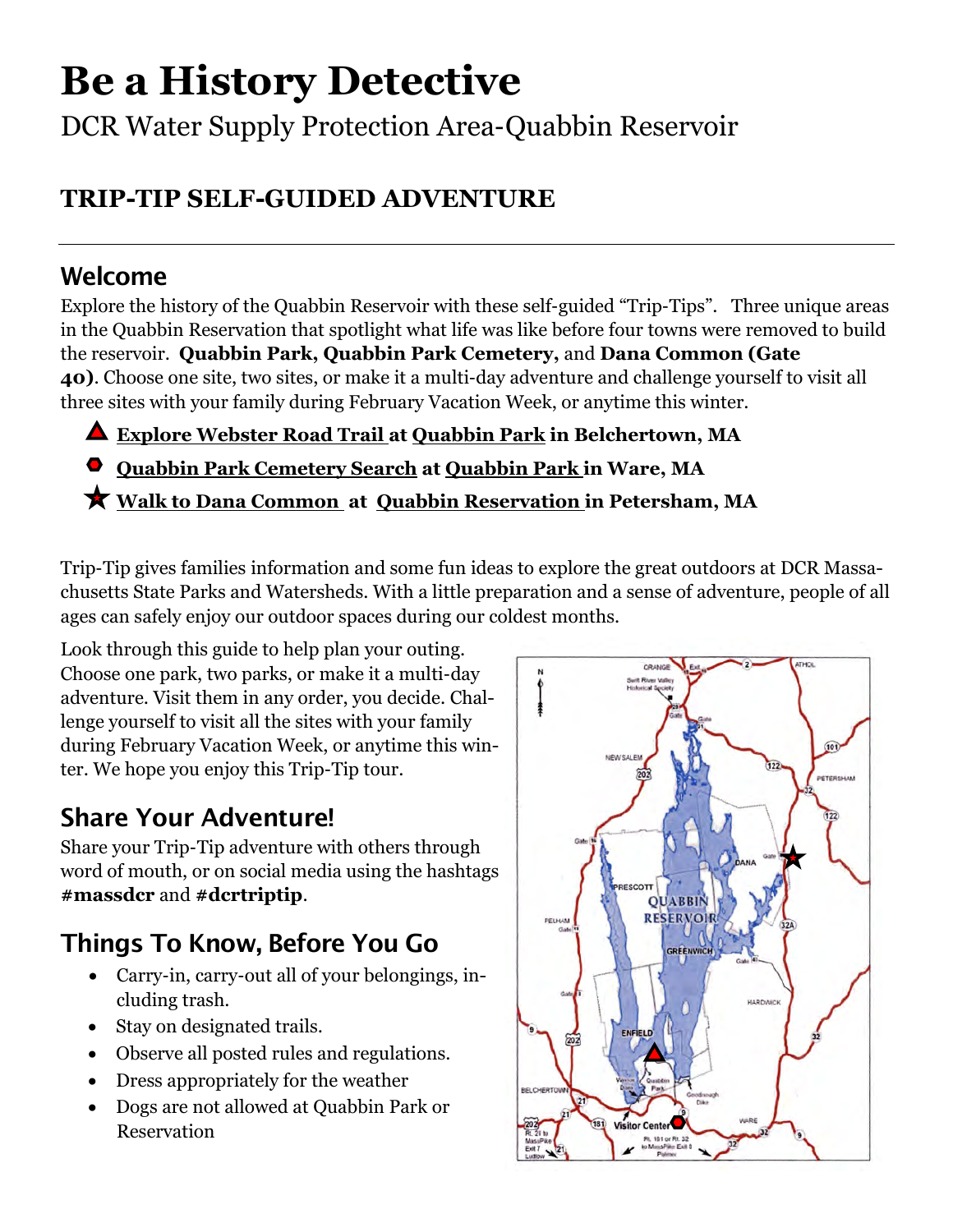#### **Why are dogs are not allowed anywhere in Quabbin Park or Quabbin Reservation? \***



**Did you know?** Quabbin Reservoir is an unfiltered drinking water reservoir that serves 3 million people in Massachusetts.

**Why does that affect me bringing my dog?** Dog waste is full of harmful bacteria, excess nutrients, and sometimes parasites and viruses. When dog waste is left on the ground, heavy rain and snowmelt wash the waste into streams and tributaries, compromising water quality. Dog waste carrying bacteria, parasites, and viruses can also infect wildlife and have a serious impact on local ecosystems.

**I always pick up after my dog. Why can't I bring them to Quabbin?** Even when you remove your dog's waste, residual fecal matter is left behind which can impact water quality and the

#### **Remember, Quabbin Reservoir is the water supply for 3 million people in MA. Respect the rules that protect the water and leave your dog at home.**

\* The **use of a service animal** by a person with a disability is allowed in compliance with the Americans with Disabilities Act.

### **Start Your Adventure! Explore Webster Road Trail at Quabbin Park**

**Phone:** 413-323-7221 **Website:** [https://www.mass.gov/doc/dcr](https://www.mass.gov/doc/dcr-quabbin-park-access-map/download)-quabbin-park-access-map/download **Winter Hours:** Sunrise to sunset **Winter Parking Fees:** No parking fees **Restrooms:** No public restroom access at this time due to COVID restrictions.

Travel two miles East on Route 9 from the main entrance (100 Winsor Dam Rd), and turn left at the green sign marked "Quabbin Reservoir/Winsor Dam. Follow the Administration Road to the rotary, take the second turn towards the Enfield Lookout. About ¾ of mile past Enfield Lookout on your left is a sign for Hanks Meadow. Across from Hanks Meadow is the trailhead to Webster Road.

#### **Explore Webster Road Trail** (2 miles -Easy)

The trail begins at the Gate across from Hanks Picnic Area. It is a wide, easily managed trail with only a slight hill. Historically, it was known as "Long Hill Road" and stretched out from the center of Enfield past what is now Route 9. Although this road was long, there were only a handful of large properties that abutted it, mostly working farms.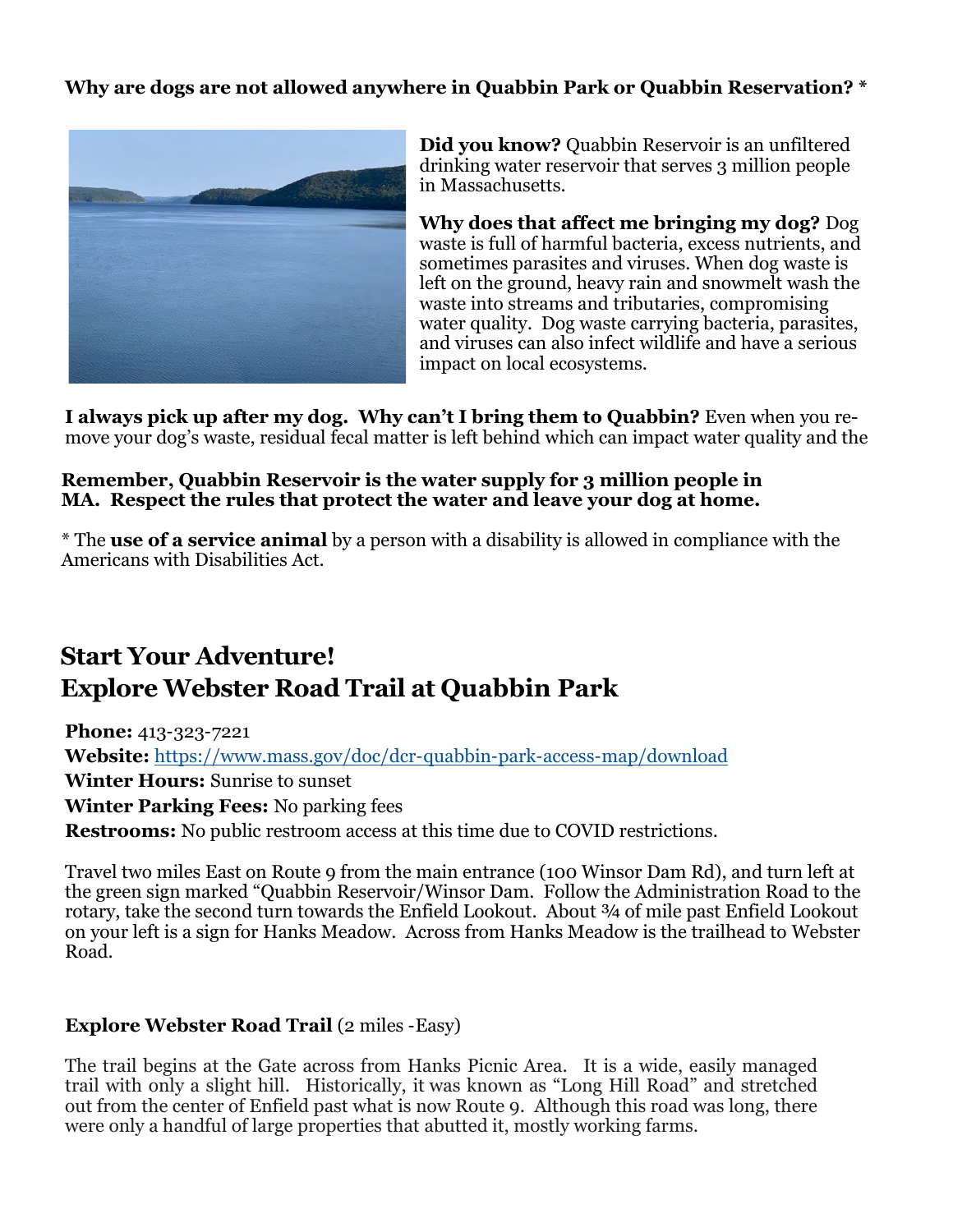The Quabbin forest was once home to four towns and thousands of people. As you walk along this trail, be a history detective and look for clues of life before the reservoir was here. Below are some hints of things to look for!

Bring a notebook to record what you find or use a phone or camera to take photos.

#### **Clues**

#### **1) Sweet reminders**

Sugar maples were commonly planted as shade trees along roads and in front yards. What other reason would people like to plant sugar maples? (hint: think pancakes!) Look closely at the bark for scars of old maple syrup taps.

#### **2) Foundations of the past**

Over 1,100 buildings were cleared from the Swift River Valley when Quabbin Reservoir was built. But pieces of buildings (made of stone) were left behind. Look for these remnants as you hike...can you guess what part of the house was left behind?

#### **3) Don't fence me in**

Many of the residents of the 4 towns were farmers and owned cows, sheep and other animals. Barbed wire fences were common ways to keep the animals in the pastures. Look closely at the trees that lines the road as you walk. Do you see anything that could have been a fence?

#### **4) A poem as lovely as a tree**

One hundred years ago this road passed through acres of open pasture and farmland. Any trees that grew here than had lots of sun, water and space to spread out in. As you walk the road can you guess which trees may have been here before the reservoir? What trees grew after the reservoir?



#### **5) Stonewalled**

Winter is a great time to explore the forest while the trees and brush have no leaves. Quabbin forest is lined with walls made of stone. Can you guess who built the walls? Where do you think the stones came from?

Look on the right for a trail marker. Turn around here for a shorter hike. For longer, take the trail up to Quabbin Hill or continue straight to the end of Webster Road. The home and land beyond the gate are private property, and no trespassing is allowed.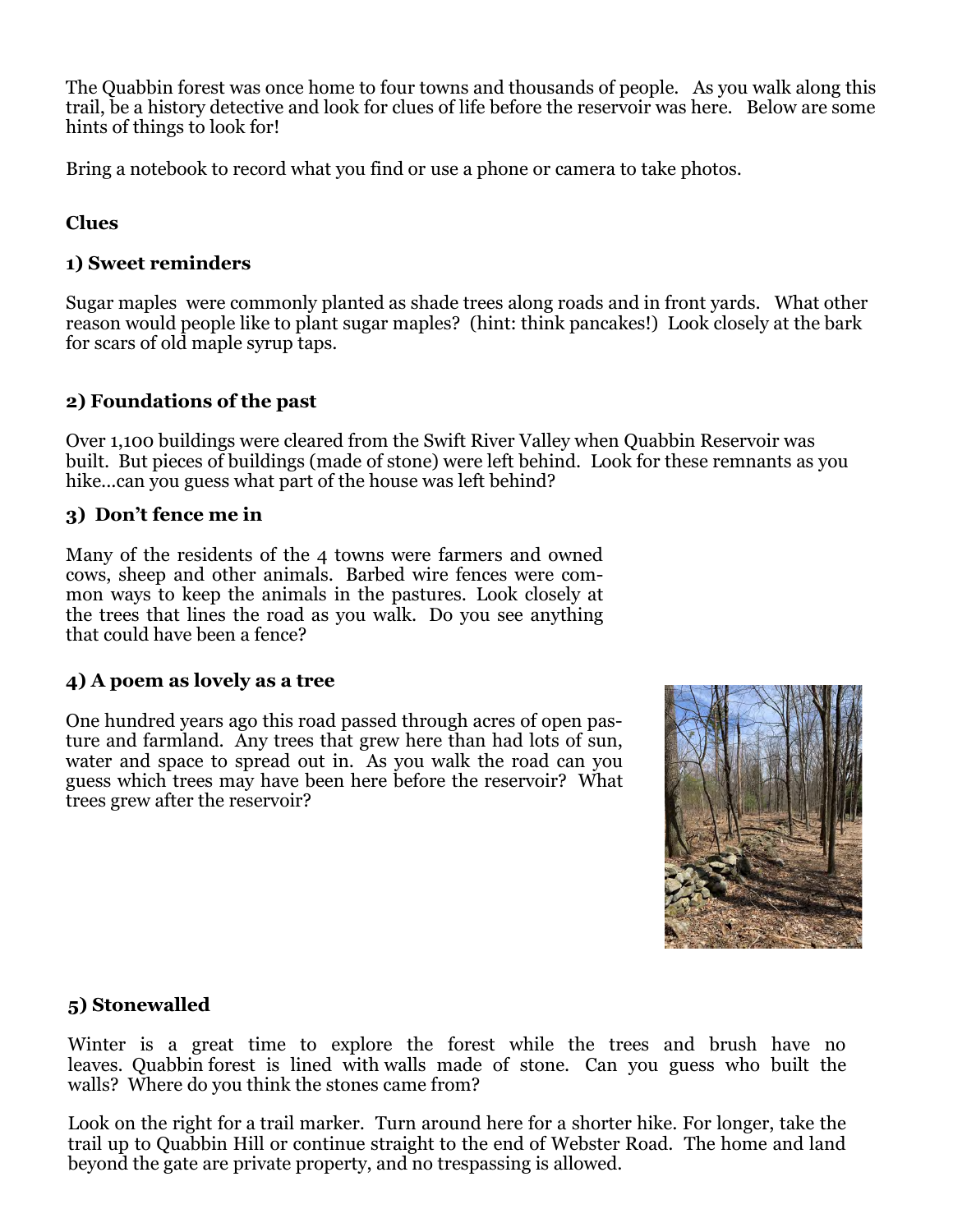#### **Visit Quabbin Park Cemetery** (Easy)

Travel two and a half miles East on Route 9 from the main entrance (100 Winsor Dam Rd), and turn right at the green sign marked "Quabbin Park Cemetery".

**Phone:** 413-323-7221

**Website:** [https://www.mass.gov/doc/dcr](https://www.mass.gov/doc/dcr-quabbin-park-access-map/download)-quabbin-park-access-map/download

**Winter Hours:** Sunrise to sunset

**Winter Parking Fees:** No parking fees

**Restrooms:** No public restroom access at this time due to COVID restrictions.

**Remember,** Quabbin Reservoir is the water supply for 3 million people in MA. Respect the rules that protect the water and leave your dog at home.

Quabbin Park Cemetery was developed on farmland acquired during the construction of the Quabbin Reservoir. All of the known graves from 34 cemeteries were removed from the Swift River Valley and most were relocated to Quabbin Park Cemetery. It is a sanctuary for the remains and memories of the people of the Swift River Valley. Many of the grave markers are old and extremely fragile. **Please be aware that grave rubbings are strictly prohibited.** It is also still an active cemetery. Please keep this in mind as you explore these beautiful grounds. Bring a notebook to record what you find or use a phone or camera to take photos.

#### **Quabbin Cemetery Search**

#### **1) Time Immemorial**

The Valley towns' war memorials were relocated to the Quabbin Park Cemetery when it was built. How many memorials can you find? (Hint: one memorial is a plaque located on the side of a building)

#### **2) Time after Time**

Gravestones have been made from many different kinds of stone over the centuries. As you walk through the cemetery see how many different colors and textures of stone you can see. Can you tell what kind of stone they are? Slate, fieldstone, marble and granite are some of the types of stone that you can find here.



#### **3) Oh Say can you see?**

Gravestones of military veterans are marked with a special flag holder. (Flags are placed there before Memorial Day every year). How many can you find? Based on the dates they were alive, in which wars do you think they may have served?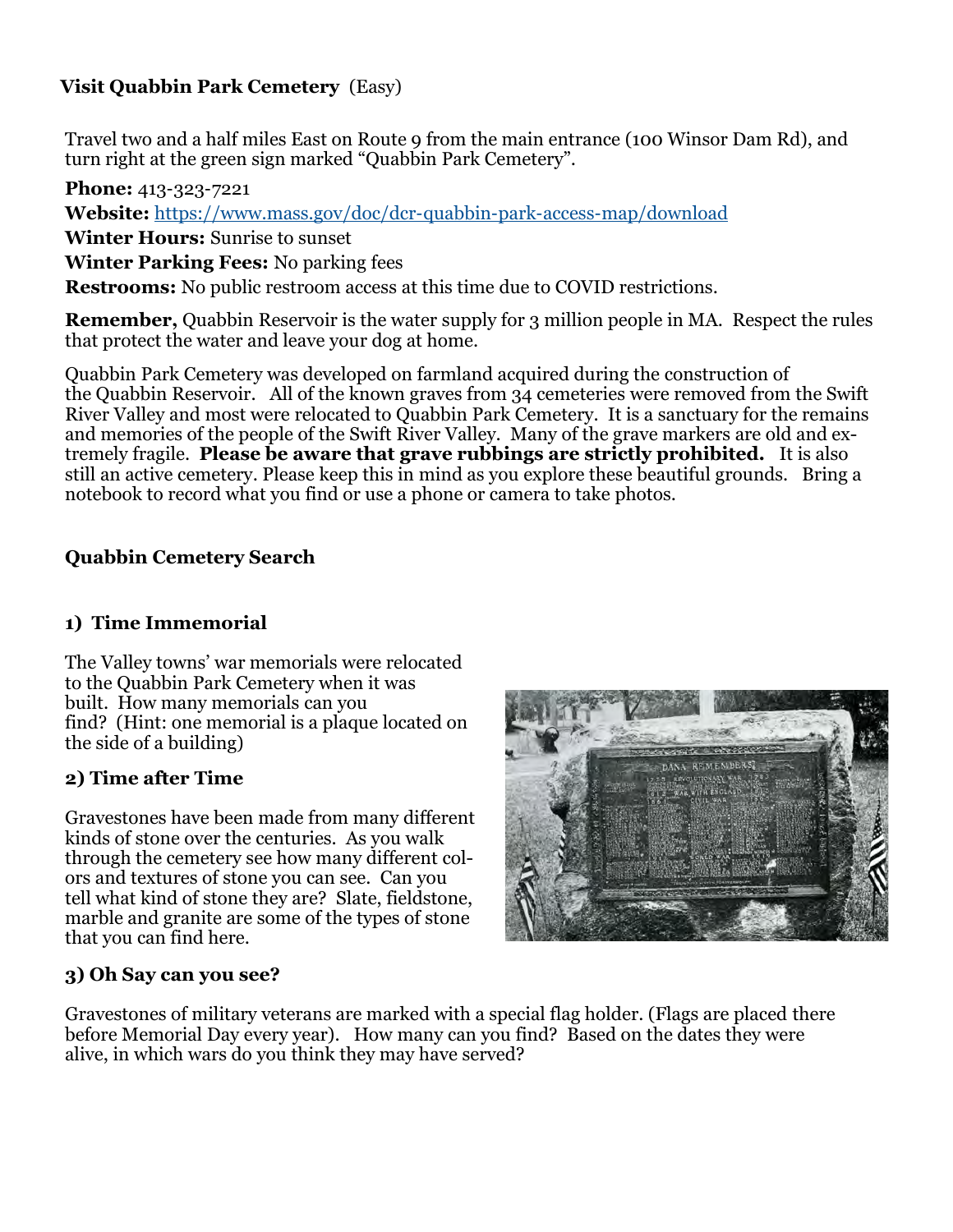#### **4) Memento Mori**

Throughout history, people have marked the graves of their loved ones with different symbols. Can you find 3 different symbols as you walk through the cemetery?

(If you are interested in learning more about the meanings of common symbols found in New England graveyards here is a good source [https://](https://www.boston.gov/departments/parks-and-recreation/iconography-gravestones-burying-grounds) [www.boston.gov/departments/parks](https://www.boston.gov/departments/parks-and-recreation/iconography-gravestones-burying-grounds)-and-recreation/ [iconography](https://www.boston.gov/departments/parks-and-recreation/iconography-gravestones-burying-grounds)-gravestones-burying-grounds )

#### **5) A story in stone**

A local family by the name of Sykes were known for their unique carved gravestones, called "Portrait stones" The faces carved on the stones tell a story of the person's life. Can you find one of these in the cemetery? What story do you think was carved in the stone? (Hint: clues may also be in the name of the person whose grave it marks).



#### **Quabbin Park: Extend the Experience**

There is lots to explore in Quabbin Park! Check out this map for more ideas of places to visit: [https://www.mass.gov/doc/dcr](https://www.mass.gov/doc/dcr-quabbin-park-access-map/download)-quabbin-park-access-map/download



• Drive to Goodnough Dike and take a walk across the dike and enjoy the view of Mt. Liz

• Although it may be too chilly for a bike ride in the winter, once in a while we get a winter day that feels like spring. If that happens, consider taking your bikes and bike helmets along and biking across the Winsor Dam.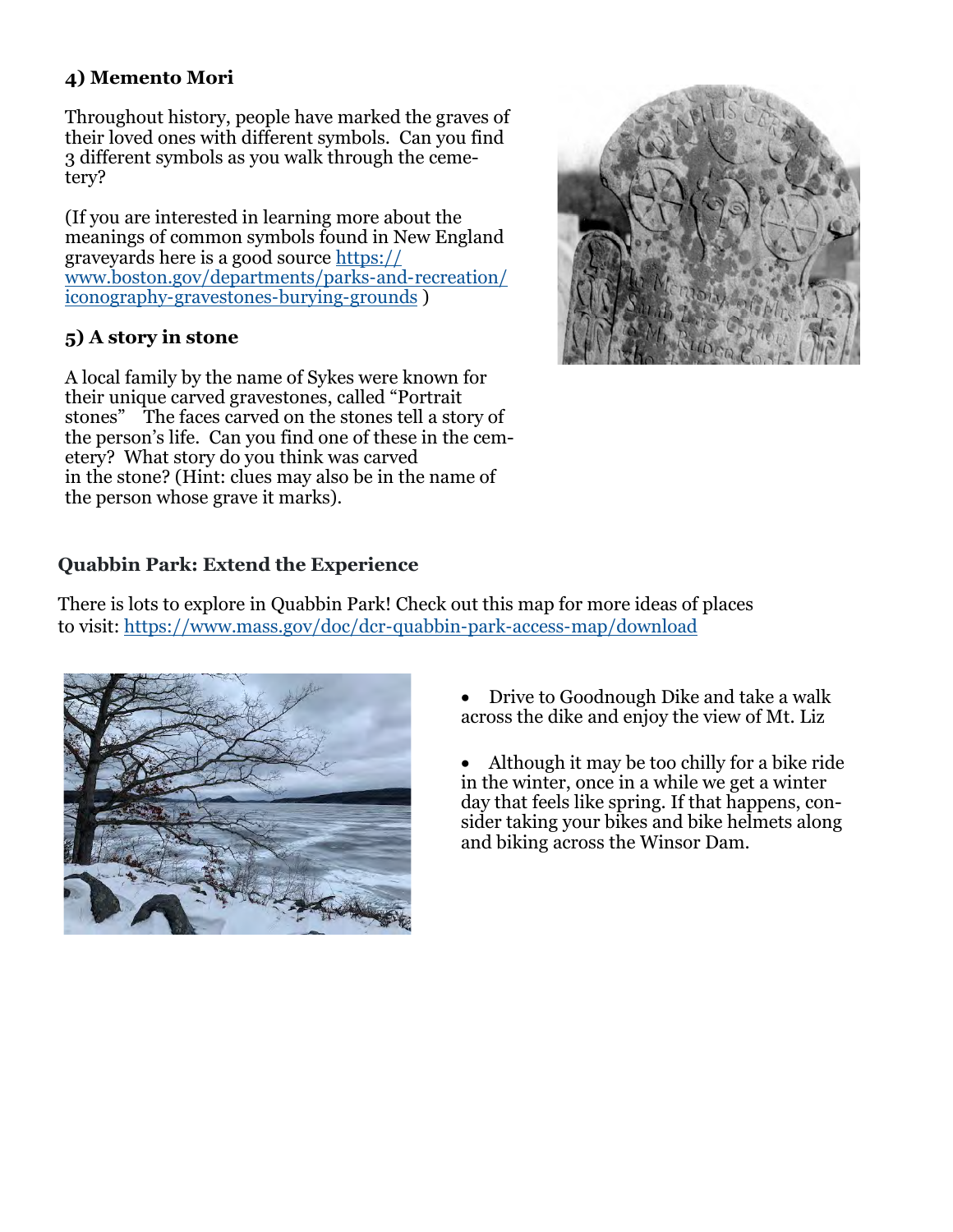#### **Dana Common (Gate 40) 4 miles round trip Moderate**

Gate 40 is located in Petersham, Massachusetts, on the west side of Rte. 32a, also known as Hardwick Road. It's about 3 miles down on the right of 32a from Rte. 122 in the north. Coming from Rte 32 in the south, it's about 9 miles up the road on the left from where scenic Rte. 32a .breaks off, not far after Dana Road on the right.

**Phone:** 413-323-7221 **Website:** [https://www.mass.gov/doc/east](https://www.mass.gov/doc/east-quabbin-reservation-bicycle-access/download)-quabbin-reservation-bicycle-access/download **Winter Hours:** Sunrise to sunset **Winter Parking Fees:** No parking fees **Restrooms:** No public restroom or portable toilets at this time due to COVID restrictions.

**Remember,** Quabbin Reservoir is the water supply for 3 million people in MA. Respect the rules that protect the water and leave your dog at home.

**Dana Common Search** ( this search is specific to the Common area.)

#### **1) Remembrance of what was lost**

As you walk into the common area you will see two stones marking the history of the town that was removed. What do they say? What organizations placed them here?

#### **2) Pictures of the past**

The Dana Center school and Town Hall were on the right side of the Common area next to the Dana Center Cemetery. A row a granite pillars shows where the cemetery fence was located. In front of the school and town hall foundations is a photograph. Look at it closely... is there something unexpected in front of the school?



#### **3) A river of stones**

Across the road from the school and town hall a road heads out of the Common. What is different about the that runs along the left side of the road?

#### **4) A place of cooling shade**

Continue walking down the road into the field. On the left is a large tree. How old do you think this tree is? Take a few minutes and look at it. What do you think is most special about it?